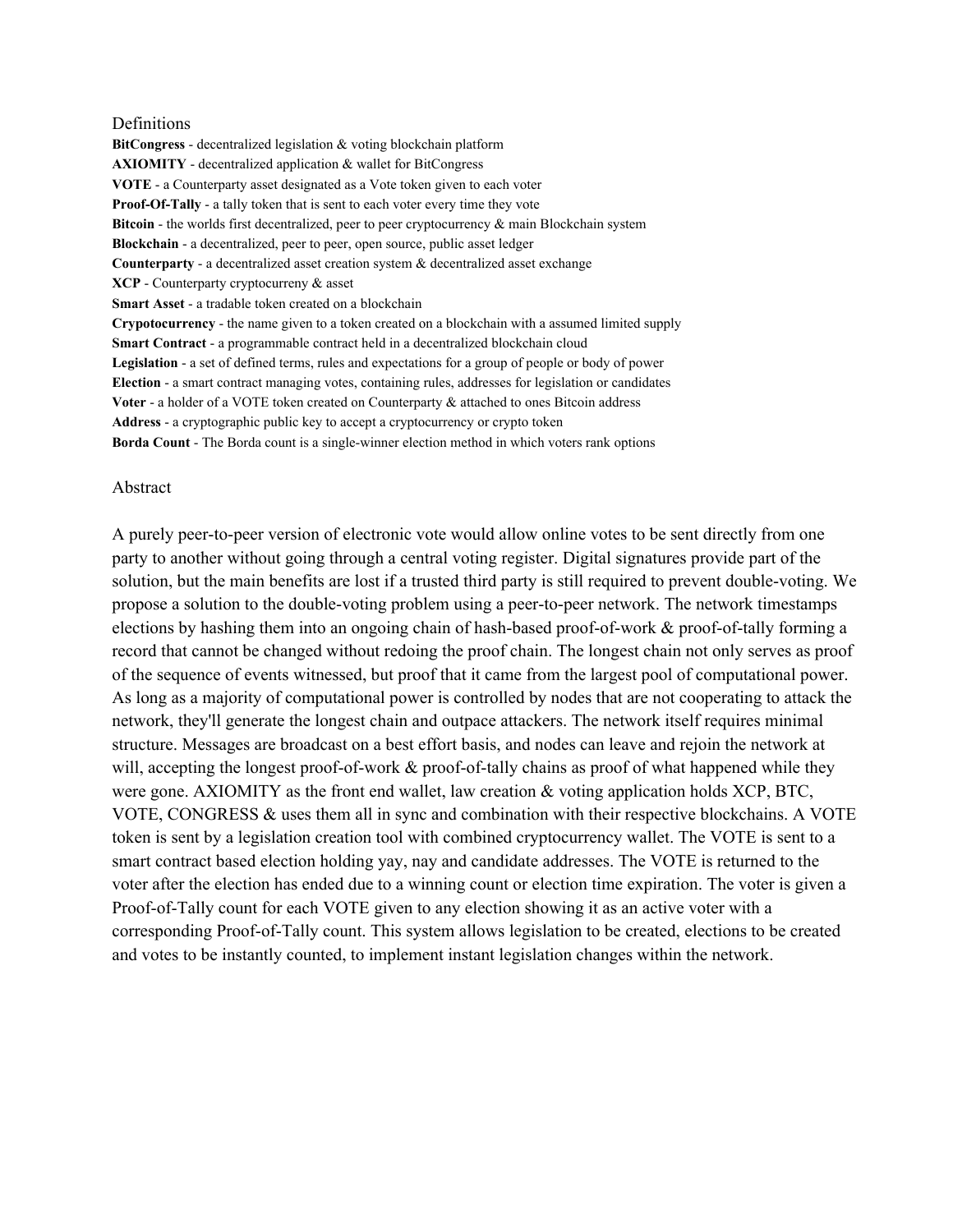#### 1. Introduction

With the creation of Bitcoin & the Blockchain there has been a true demonstration of a consensus based monetary system fully functioning globally for over 5 years now. The advantages of this system shows how a peer-to-peer system running a decentralized node network can become the most powerful computer network on the planet in under a half decade. We propose a voting system to be created in conjunction with Bitcoin, Counterparty  $\&$  a Smart Contract Blockchain using a distributed model to verify elections, votes and voters on separated blockchain networks. Using Bitcoin for its proof-of-work blockchain which has grown into the largest & safest blockchain in the world, votes will be created on the counterparty system which sits on top of Bitcoin. This will allow every vote to be hashed into the Bitcoin Blockchain, timestamped and registered on the public ledger forever. A Smart Contract Blockchain will be used to create elections as smart contracts that have a set of rules to follow including election time, candidates, legislation & custom election rules. We have created a tool for legislation similar to a Bitcoin wallet or Facebook like Posts for legislation, amendment, debate & voting called Axiomity. It will be distributed to every available market and freely accessible to anyone online. With a combination of the Bitcoin, Counterparty & a Smart Contract Blockchain, 3 networks we have created a robust system to upgrade Voting, Legislation, Elections  $\&$  Public Debate. BitCongress can be used by nations, states, communities, institutions, businesses and schools for both discussion, debate, rule making and voting on a scalable system. This allows for a variety of case uses, custom implementations & experiments to take place within the BitCongress platform.

BitCongress is a platform that combines Bitcoin, Counterparty, a Smart Contract Blockchain & a new tool called AXIOMITY into a fully functional Congress on the Blockchain. BitCongress is the best tool for Governance 2.0, a remote control right in every IOT device, phone, tablet, tv and computer, to legislate, to vote, to decide in the moment how our society should be, in an instant, on the blockchain. The goal of BitCongress is to upgrade infrastructure within the governing bodies of society. From the US House Of Representatives, United Nations, Billboard Charts, POTUS or self made community rules, BitCongress can be implemented for many different case across society including existing state  $\&$  national governments. Government is a system created  $\&$  run by humans, over the years technology has always been introduced to governments to improve effective governing by not just a small group of people over the masses, but to more intimately interact with the constituency. The constituency is the governing body, unfortunately most are unable to communicate directly with their representative. One can ponder if representatives are needed when technology can instantly display ones choice across the wire & display it globally. With the advent of decentralized, peer to peer networking & cryptocurrency, government can become not a concept of the past in a future of chaos, but government can become the show everyone watches, the game that everyone plays, the activism that can be expressed by anyone at a whim, government is your control over yourself, why let someone else, let alone a small few, make decisions for you on your behalf? The concept of control or ruling over others must be molded by all people whom the control & ruling effects. Government can evolve as we rule over machines and they rule over us in a tangent and tangle of man vs machine as man vs man fade into a history. A long history of asset consolidation by banking institutions, cronyism & hidden decisions has caused a riff in the peoples concept of government. Government can be cool, useful, powerful, fun, even sexy when the people who must follow the rules are now the ones making the rules, carved into blockchain like stone.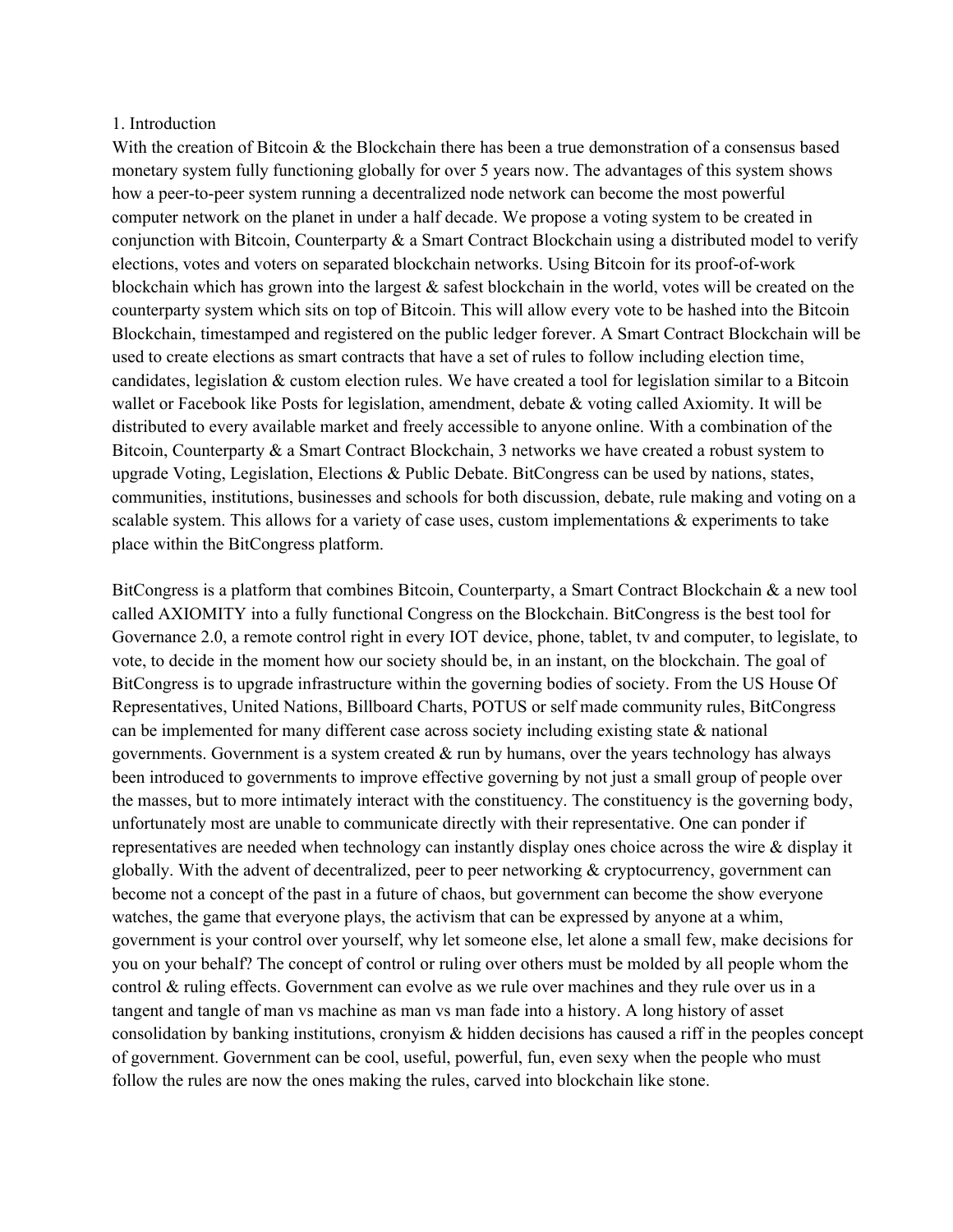## 2. Elections

We define an electronic vote as a chain of digital signatures. Each owner transfers the vote to the candidate or legislation by digitally signing a hash of the previous transaction and the public key of the candidate or legislation and adding these to the end of the vote. A voter can verify the signatures to verify the proof of tally.

The problem of course is the voter can't verify that one of the candidates or piece of legislation ignored the vote, received the vote, faked the vote or denied the vote. A common solution is to introduce a trusted central authority, or counter, that checks every vote for identity of voter, double-votes  $\&$  onsite voter manipulation. After each election, the vote must be counted by a trusted authority, and only votes made directly within the centralized counter system are trusted not to be a double-vote, false voter or other voter fraud. The problem with this solution is that the fate of the entire voting, election  $\&$  legislation system depends on the counter counting the votes, with every election having to go through them, just like a government election.

We need a way for the voter to know that the person, law or decision they voted for is recorded, counted, acknowledged & equally has power like all other votes. For our purposes, the election is held as a multi signature smart contact held between voters, candidates and legislation. This smart contract election will be running a set of rules for a set of time, able to accept votes with its public key, register them, process from them with the public key of the voter and return them to voter after election. The only way to confirm the absence of an election, its votes  $\&$  its voters is to be aware of all elections. In the central counter based model, the counter was aware of all elections and decided which votes are registered first or at all. To accomplish this without a trusted party, elections must be publicly announced, and we need a platform for participants to agree on a single history of the order in which they were held, voted for and the ending results. The voter needs proof that at the time of each election, the majority of nodes agreed it was the first received.

### 3. Timestamp Server

The solution we propose includes the timestamp system of the Bitcoin Blockchain. A timestamp server works by taking a hash of a block of items to be timestamped and widely publishing the hash, such as in a newspaper or Usenet post. The timestamp proves that the data must have existed at the time, obviously, in order to get into the hash. Each timestamp includes the previous timestamp in its hash, forming a chain, with each additional timestamp reinforcing the ones before it. This creates a history of all transactions, trades, requests, messages, elections, votes, voters, candidates, legislation, amendments, debates, quorum, filibusters & all election information needed to run the platform. STAMPS are a token created to allow messaging & peer to peer communications within AXIOMITY to take place over a token based blockchain messaging service. STAMPS are just like real world stamps as they are used to send  $\&$ monetize messaging within the platform.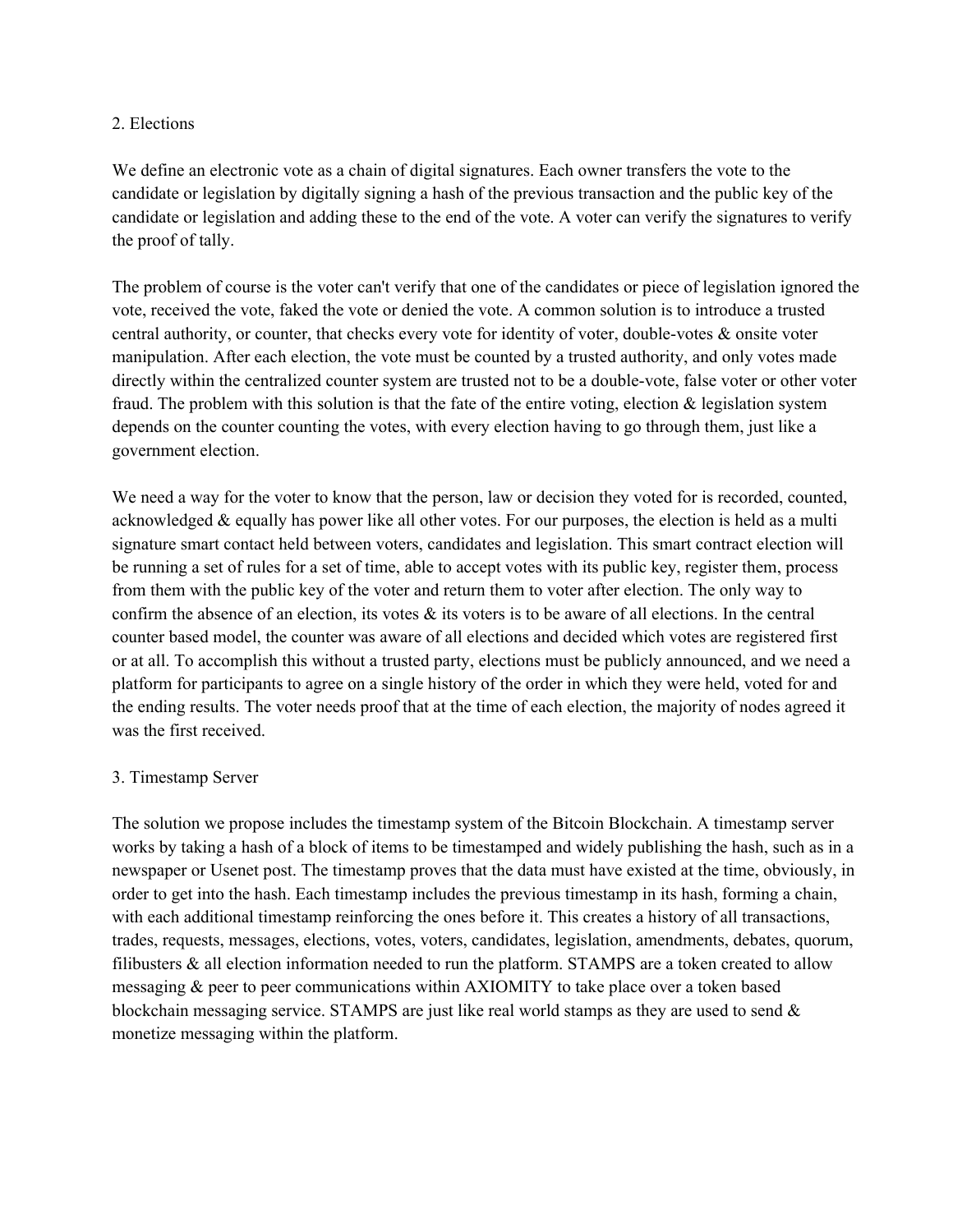### 4. Proof-of-Work

To implement a distributed timestamp server on a peer-to-peer basis, Bitcoin uses a proof-of-work system similar to Adam Back's Hashcash, rather than newspaper or Usenet posts. The proof-of-work involves scanning for a value that when hashed, such as with SHA256, the hash begins with a number of zero bits. The average work required is exponential in the number of zero bits required and can be verified by executing a single hash.

For the timestamp network, Bitcoin implements the proof-of-work by incrementing a nonce in the block until a value is found that gives the block's hash the required zero bits. Once the CPU effort has been expended to make it satisfy the proof-of-work, the block cannot be changed without redoing the work. As later blocks are chained after it, the work to change the block would include redoing all the blocks after it.

The proof-of-work also solves the problem of determining representation in majority decision making. If the majority were based on one-IP-address-one-vote, it could be subverted by anyone able to allocate many IPs. Proof-of-work is essentially one-CPU-one-vote, but with the advent of ASIC technology that premise has been debated. The majority decision is represented by the longest chain, which has the greatest proof-of-work effort invested in it. If a majority of CPU power is controlled by honest nodes, the honest chain will grow the fastest and outpace any competing chains. To modify a past block, an attacker would have to redo the proof-of-work of the block and all blocks after it and then catch up with and surpass the work of the honest nodes. To compensate for increasing hardware speed and varying interest in running nodes over time, the proof-of-work difficulty is determined by a moving average targeting an average number of blocks per hour. If they're generated too fast, the difficulty increases.

## 5. Proof-of-Tally

To implement a voter identity system that keeps track of address sending votes for election fraud management, we use a Proof-of-tally for every Bitcoin address used for voting. Using AXIOMITY we input a tally count into the blockchain for each voting address every time it votes, giving a timestamped tally to each vote done by that voting address. The Proof-of-tally is read by both AXIOMITY for voter verification and by the election for election data recording on each voter. The election can keep track of the Proof-of-tally on each address using it for results within the election. Every VOTE is given to a single Bitcoin address as a Blockchain ID system that allows any Bitcoin Address to register for a VOTE. That address now gets hashed in a transaction with its Proof-of-Tally token  $\&$  increases its Tally number on the Counterparty blockchain. The Smart Contract Blockchain election looks for this Proof-of-Tally and records it in the election. Each election holds addresses, private keys & requests and sends tokens to a voter's address and a tally count that goes up on each vote completed. This gives a profile of a Bitcoin address as Active Status, Inactive Status or Fraudulent Status, allowing AXIOMITY to accept or reject the voter as a real voter or a fraud. The elections record the Proof-of-tally on each address showing a history of votes from a voter while keeping the actual person behind the Bitcoin address private.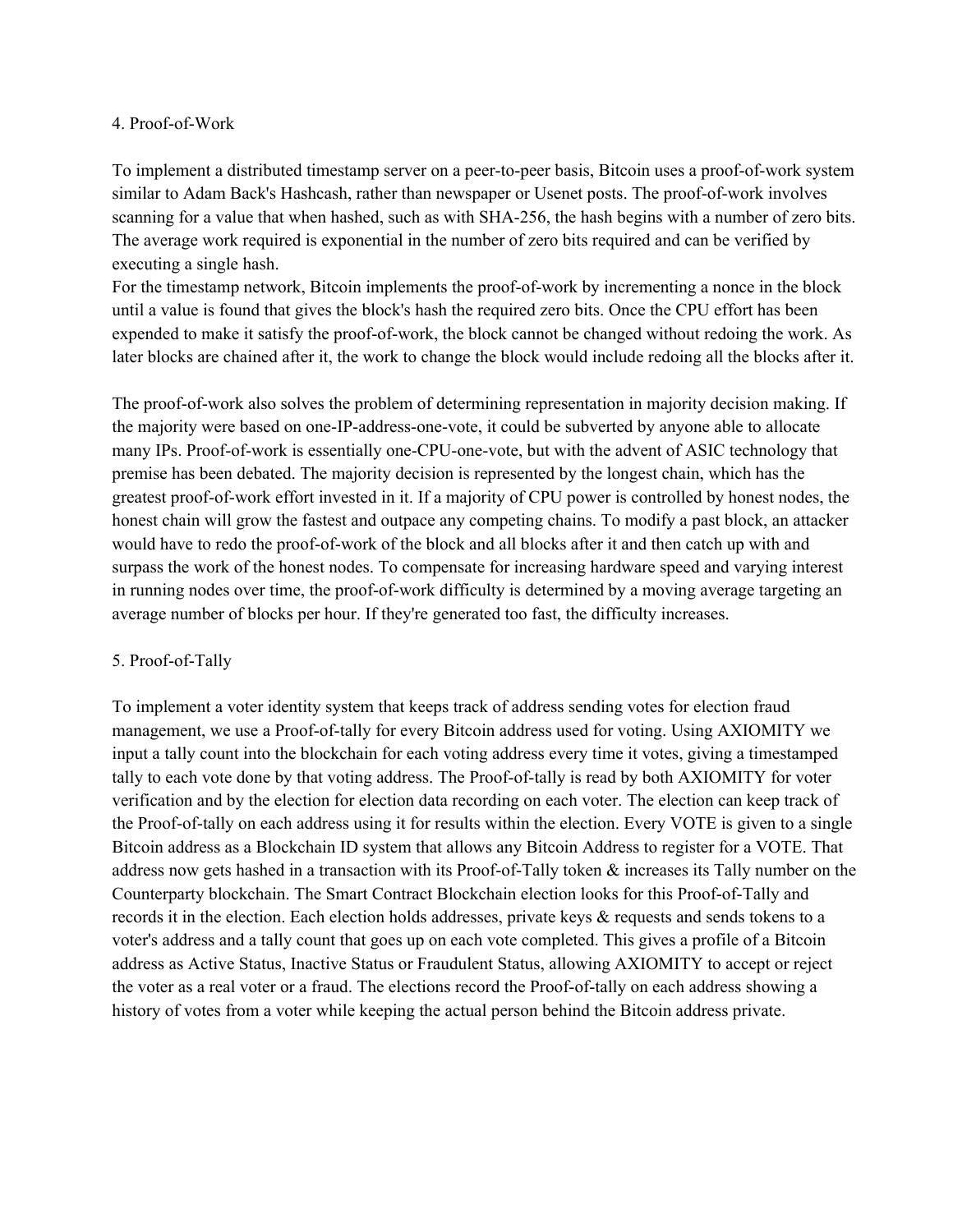### 6. Candidates, Legislation & Amendments

Using our Legislation & Voting tool called AXIOMITY, one can hold their votes securely using a private key like a Bitcoin wallet. Within AXIOMITY there are several features, from creating elections to creating legislation. Anyone can create a piece of legislation and post it to the election, viewable and interacted with by AXIOMITY, other AXIOMITY users can select that piece of legislation now viewable to the public, select any word, sentence or entire sections of the law and submit an amendment. This creates a new piece of legislation and posts it to a new election. All amended legislation is branched in a history viewable in AXIOMITY. Every piece of legislation can be viewed, amended and voted on by anyone holding a vote unless its created as a private election, this allows only specified vote addresses to vote. When a piece of Legislation is posted a new election is created on a Smart Contract Blockchain with its custom set of rules implied by AXIOMITY. When a candidate or piece of legislation is voted for yay or nay, a VOTE, a Counterparty token, is sent from the voter to the election, the VOTE is immediately returned to the Voter when the election ends. CONGRESS is sent by Axiomity to activate the Smart Contract Blockchain election holding the piece of legislation. Posting a Vote casts a yay or nay vote & the legislation gets a vote count up or down +1 or 0. Depending on the vote count in the election when it ends, the registered winner is sent a winning token using Counterparty and the legislation moves up in ranking on a public common law ledger similar to a blockchain explorer depending on its vote count, how many winning tokens it and its amendments have in total  $\&$  a reddit like up and down popularity poll.

The posted Candidates, Legislation & Amendments can all be seen in AXIOMITY the wallet/explorer, as it relays callbacks from Counterparty running over the Bitcoin Blockchain. It will allow anyone to post as a candidate or law in a custom election, with all changes to legislation, all votes and all events timestamped into a blockchain of elections, holding votes and voters public keys within the elections history. All elections are hosted on the a Smart Contract Blockchain and will be interactive using callbacks, websockets, get, post & http requests.

## 7. Elections

An election is created within a Smart Contract Blockchain using its smart contract system. Each election will have an election timed lifespan, set of rules, candidates, legislation, budget  $\&$  an accessible URL that can be accessed by the public. Each election has its own a Election address and using AXIOMITY communicates with the Counterparty address & Bitcoin Address that together holds and moves the votes from voter to candidate and then back to voter. Within an election each law can be voted for yay or nay. When a vote is casted a vote is sent from voters address to legislations yay or nay addresses or to a specific candidates address, these addresses are built into the election smart contract. When an election has candidates or legislation receiving votes the election smart contract responds to and records every vote into the Bitcoin Blockchain using the Counterparty VOTE token. The election logs the changes, the vote count is recorded and displayed within AXIOMITY using CONGRESS onto the Smart Contract Blockchain. This allows a multiple blockchain record of the Legislation, Vote & Voter interaction. The election once expired will automatically return all votes casted, but will not increase the vote count of the legislation or candidates within the election.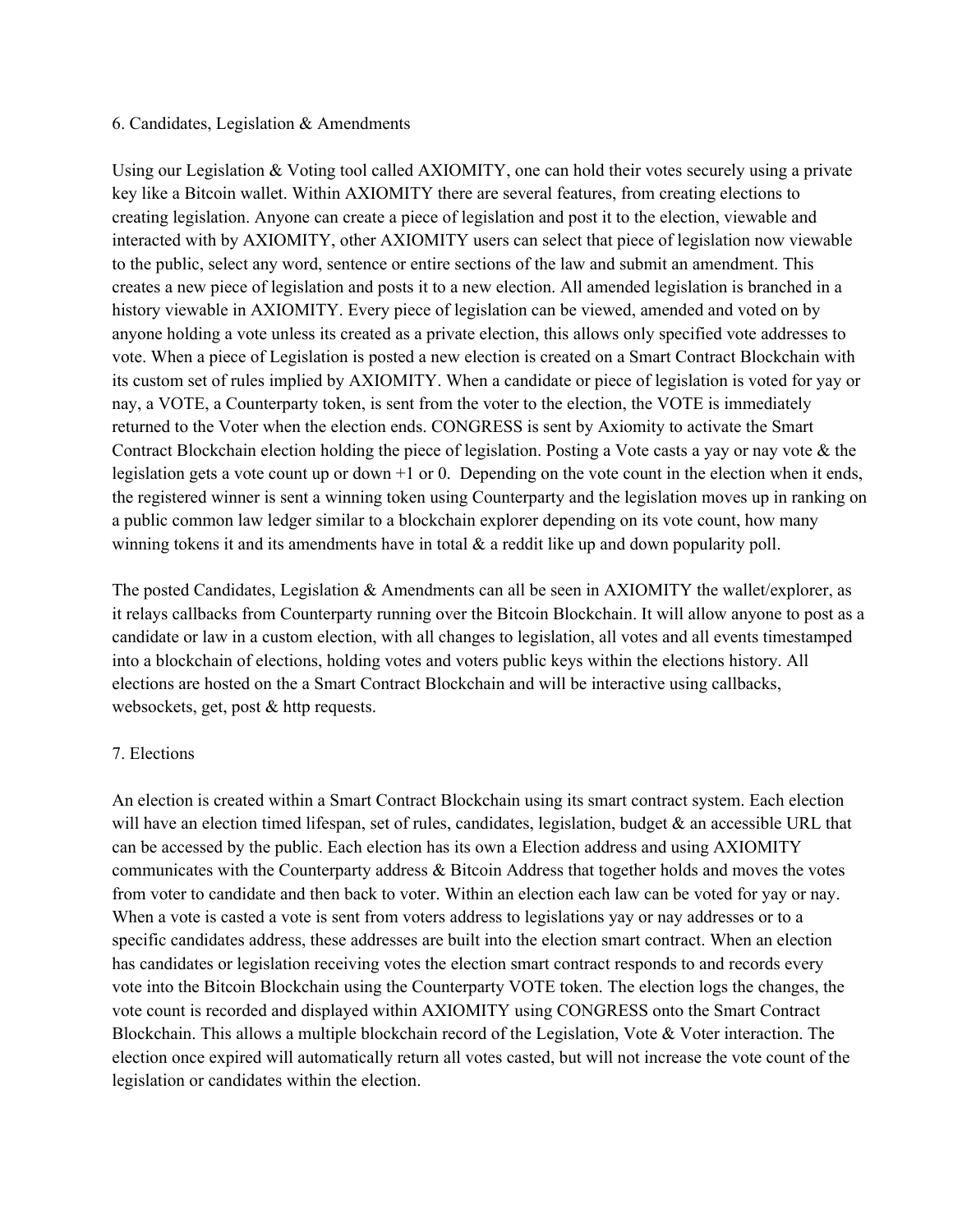### 8. Voting

When voting for a piece of legislation or candidate each yay, nay or candidate has an address. A vote token is sent from the voters AXIOMITY application to the address of the legislations yay nay or if a candidate their public address, the election maintains the votes until the election is ended, then the votes are returned to the voters. This way votes are recycled and personally held. A proof-of-tally system will allow each voter to build a tally count on the amount of elections they have participated in. This shows an address of a voter as active, non active or fraudulent depending on the proof-of-tally, a voter will be denied an election if the voters address is found to be fraudulent based on double-vote attempts from that address. VOTEs can be acquired by creating a profile on the BitCongress website. The only way to get a vote is to submit a Bitcoin address as a owner of the vote. Once a bitcoin address is given a VOTE, it will never be able to receive a VOTE again from the BitCongress site. This will allow for a truer proof-of-tally to be used with confidence. VOTEs can be sent from Voter to Voter, they are automatically returned to the sender or voter, but there is a record of this on the Bitcoin Blockchain. This allows for the vote to not be used as a monetary tool, but a vote token for record of approval. It keeps a record of this to build a proof-of-tally on all Bitcoin addresses used in elections. Showing a voter profile for Bitcoin addresses, yet holding that voters privacy.

## 9. Count Methods

One of the most important features of BitCongress is the count method used for massive elections such as presidential, legislation that millions of people will be voting on does not constitute a normal vote count. We propose the use of the Borda Count in a modified manor married to a blockchain of consensus. The Borda Count allows for a points system of election over a normal standard election count. In the US Presidential elections there is a system used called the electoral college. This system allows an institution of electors to pick a candidate depending on the 270+ count. If the electoral college cannot elect a winner, the House, then the Senate votes for president. We propose a count system that uses a Modified Borda Count as a primary count for all elections by default  $\&$  a Quota Borda System for any "large" scale elections. If this count method is not fulfilled a winner a secondary vote can be done using a different count method.

The Borda count is a single-winner election method in which voters rank options or candidates in order of preference. The Borda count determines the outcome of a debate or the winner of an election by giving each candidate, for each ballot, a number of points corresponding to the number of candidates ranked lower. Once all votes have been counted the option or candidate with the most points is the winner. Because it sometimes elects broadly acceptable options or candidates, rather than those preferred by a majority, the Borda count is often described as a consensus-based voting system rather than a majoritarian one. The Modified Borda Count is used for decision-making. For elections, especially when proportional representation is important, the Quota Borda System is used. Under the Borda count the voter ranks the list of candidates in order of preference. So, for example, the voter gives a '1' to their first preference, a '2' to their second preference, and so on. In this respect, a Borda count election is the same as elections under other ranked voting systems, such as instant-runoff voting, the single transferable vote or Condorcet methods.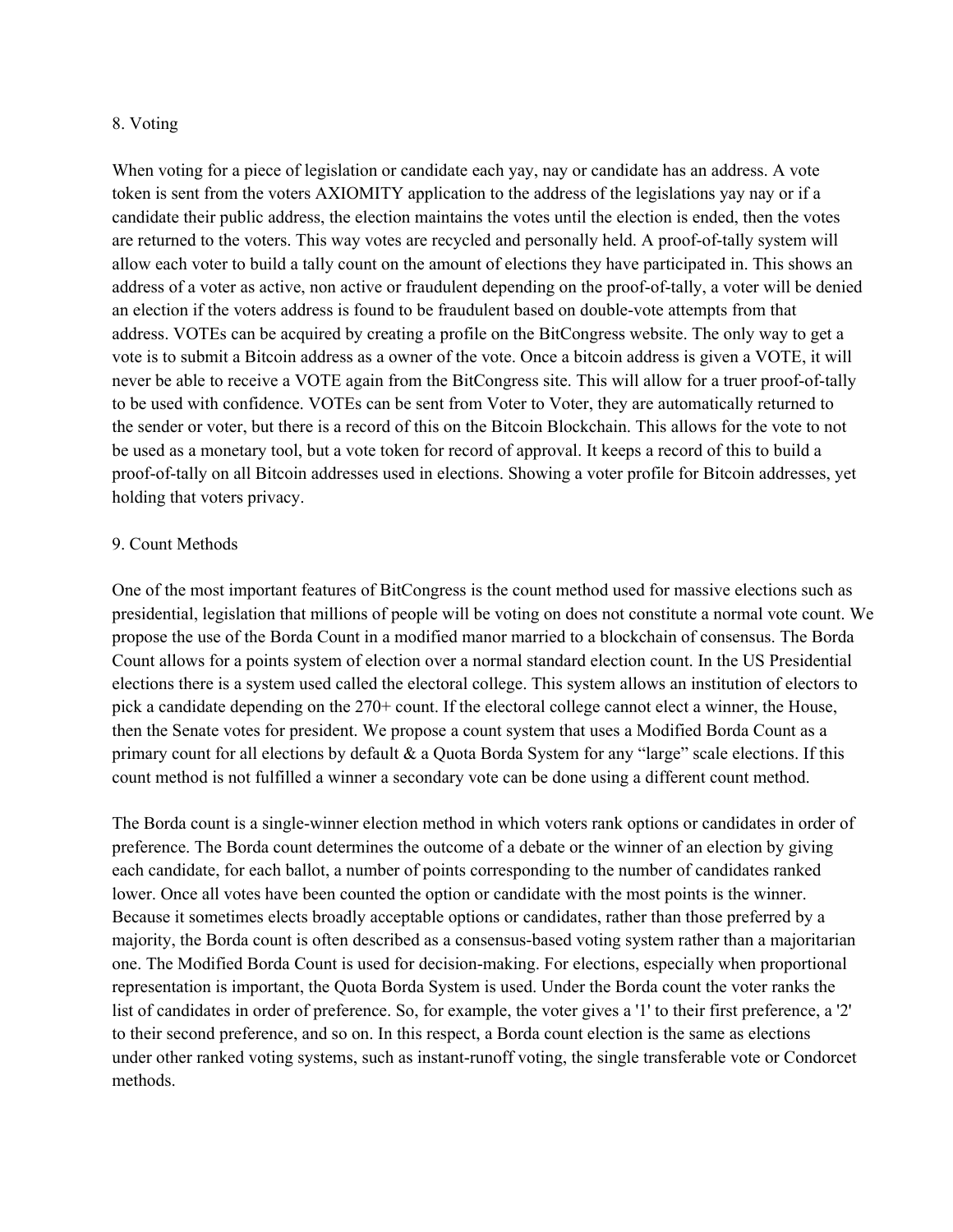#### 10. Networks & Blockchains

#### The steps to run the network are as follows:

Within Bitcoin & Counterparty new transactions are broadcast to all nodes. Each node collects new VOTES into a block. Each node works on finding a difficult proof-of-work for its block, for the election as running  $\&$  a proof-of-tally of voters within the election. When a node finds a proof-of-work, it broadcasts the block to all nodes. Then AXIOMITY finds the proof-of-tally for the address that sent the VOTE and accepts active status, inactive status and rejects fraudulent status addresses. Nodes accept the block only if all transactions in it are valid. Nodes express their acceptance of the block by working on creating the next block in the chain, using the hash of the accepted block as the previous hash.

Nodes always consider the longest chain to be the correct one and will keep working on extending it. If two nodes broadcast different versions of the next block simultaneously, some nodes may receive one or the other first. In that case, they work on the first one they received, but save the other branch in case it becomes longer. The tie will be broken when the next proof-of-work is found and one branch becomes longer; the nodes that were working on the other branch will then switch to the longer one. New transaction broadcasts do not necessarily need to reach all nodes. As long as they reach many nodes, they will get into a block before long. Block broadcasts are also tolerant of dropped messages. If a node does not receive a block, it will request it when it receives the next block and realizes it missed one.

Counterparty running over the Bitcoin Blockchain gives each piece of legislation a yay & nay address and each candidate an address. The VOTE is a token created by Counterparty and thus uses the Bitcoin mining system, but has no monetary value as it is limitless and returns to sender after an election. The election is a smart contract created on the Smart Contract Blockchain. CONGRESS is sent to the election from AXIOMITY to create and start a new election. CONGRESS then is sent to a winner contract that executes a rule to return the VOTE back to all voters, while the winner contract registered the winner and sends the CONGRESS back to the Axiomity client. This allows for CONGRESS, VOTE & Bitcoin to be recycled through elections, votes and voters, all the while posting all results on the corresponding Blockchains. AXIOMITY as the front end wallet, law creation & voting application holds XCP, CONGRESS, BTC, VOTE & uses them all in sync and combination with their respective blockchains.

Bitcoin, Counterparty & the Smart Contract Blockchain all work in a mesh like manner by distributing information across three different blockchains, each with unique features and purposes. In a model similar to the three branches of the United States Governments current concept of separation of powers, the three individual blockchains work together in a compartmentalized  $\&$  organized interaction using decentralized & peer 2 peer platform allowing any government to be created locally or statewide. This platform runs on a package front end HTML5 Application consisting of a folder containing a Index.html file, controller.js file, css files, images, video, audio files & the back end runs on the 3 blockchains allowing data to be stored in Bitcoin Transactions, Counterparty Transaction & the Smart Contract Blockchains Transactions & Cloud Data Storage. This allows a self run app with no servers or dependencies on anything centralized or consolidated. The individual runs everything themselves on their device.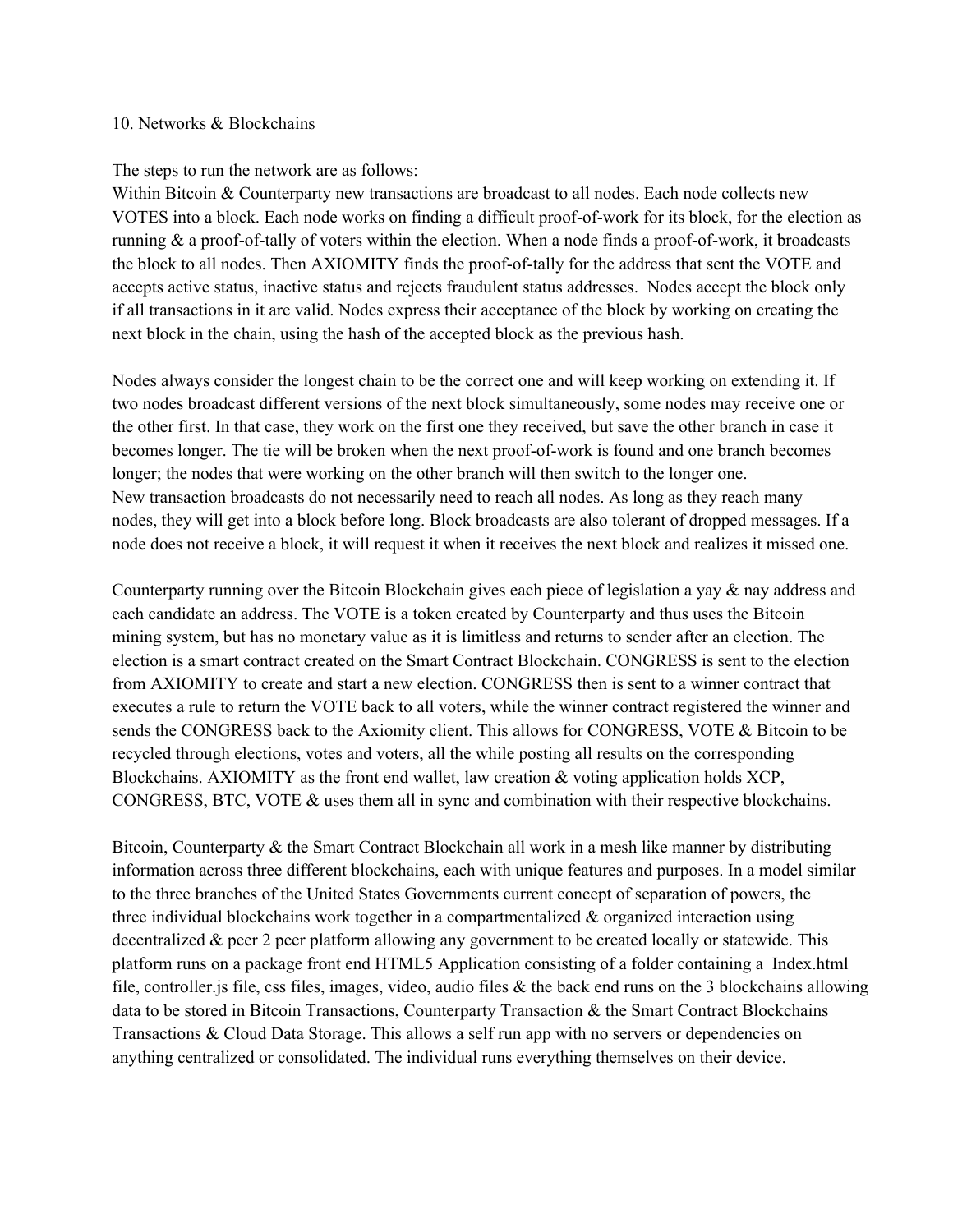#### 11. Incentive & Infrastructure

Using Bitcoin, Counterparty & the Smart Contract Blockchain as ledgers to record, old and move data, we can depend on the mining ecosystem of these Blockchains to give the system functionality without creating a cryptocurrency with monetary value. VOTES are limitless and are returned to voter after election, giving incentive to vote, not to buy  $\&$  sell VOTES. For monetary incentive the Bitcoin system is used as an underlying budget  $\&$  infrastructure for BitCongress along side the Counterparty network for VOTE creation and distribution within the Bitcoin Blockchain. In Bitcoin, by convention, the first transaction in a block is a special transaction that starts a new token owned by the creator of the block. This adds an incentive for nodes to support the network, and provides a way to initially distribute votes into circulation using the Bitcoin Blockchain, since there is no central authority to issue them. The steady addition of a constant of amount of new Bitcoins is analogous to gold miners expending resources to add gold to circulation. In our case, it is CPU time and electricity that is expended.

The incentive can also be funded with transaction fees. If the output vote count of an election is less than its input vote count, the difference is a election fee that is added to the incentive value of the block containing the election. Once a predetermined number of votes have entered circulation, the incentive can transition entirely to election fees and be completely inflation free.

The incentive may help encourage nodes to stay honest. If a greedy attacker is able to assemble more CPU power than all the honest nodes, he would have to choose between using it to defraud people by stealing back his payments, or using it to generate new coins. He ought to find it more profitable to play by the rules, such rules that favour him with more new coins than everyone else combined, than to undermine the system and the validity of his own use. Votes are automatically returned to voters after an election, so every vote, has monetary value, identity information & multiple uses in multiple elections. The election fee is equivalent to the monetary cost of running a pencil, paper, brick & mortar & human vote counter based election. Elections are timed and when they end all votes are returned to voters public key. After every election a public record of all voting activity is held on a blockchain. Combining the Bitcoin Blockchain, Counterparty asset system & a Smart Contract Blockchain, alongside a wide range of features such as legislation creation, amendment and debate, qurum & filibuster, Electoral, House & Senate Protocols, public voting ledgers, custom elections, regional councils, Government Gateway Protocol & real time voting, real time legislating & public record of everything, BitCongress has a very strong infrastructure in place ready for its real world use. BitCongress has many case uses and can be used by nations, states, communities, institutions, businesses and schools for both discussion, debate, rule making and voting on a scalable system.

A Counterparty asset called CONGRESS has been created to crowdfund the seed capital needed to create BitCongress fully, market the technology to many different markets, develop the needed software and hardware for the case uses of Blockchain Voting & build a robust transparent & scalable front end for global legislation & voting. This requires a some funding to finish & market it to the world. Development is needed and CONGRESS will be used to pay all developers of BitCongress.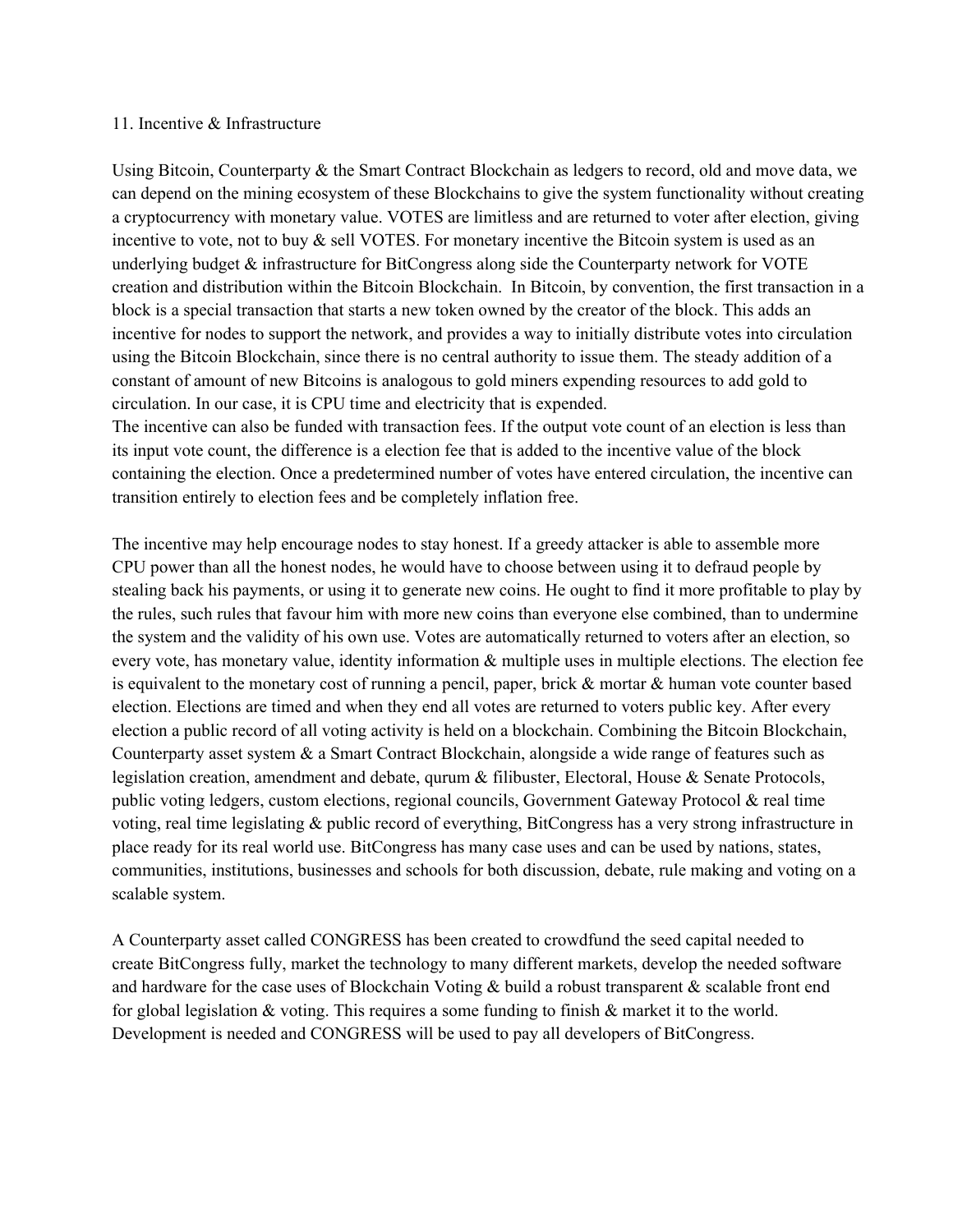## 12. Simplified Token Verification

It is possible to verify votes without running a full network node. A user only needs to keep a copy of the block headers of the longest proof-of-work chain  $\&$  the longest proof-of-tally chain from that voter, which he can get by querying network nodes until he's convinced he has the longest chains, and obtain the Merkle branch linking the VOTE to the block it's timestamped in. He can't check the election for himself, but by linking it to a place in the chain, he can see that a network node has accepted it, and blocks added after it further confirm the network has accepted it.

As such, the verification is reliable as long as honest nodes control the network, but is more vulnerable if the network is overpowered by an attacker. While network nodes can verify elections, VOTES and voters for themselves, the simplified method can be fooled by an attacker's fabricated elections, VOTES and voters for as long as the attacker can continue to overpower the network. One strategy to protect against this would be to accept alerts from network nodes when they detect an invalid block, prompting the user's software to download the full block and alerted transactions to confirm the inconsistency. Individuals, Schools, Businesses or States that hold frequent VOTEs will probably still want to run their own nodes for more independent security and quicker verification.

Within the election the smart contract can interact with callbacks, tokens and its native cryptocurrency. Within AXIOMITY a confirmation count is shown on both Bitcoin for fees, Counterparty for VOTES  $\&$  a Smart Contract Blockchain coin, these tokens & cryptocurrencies are all verified by their specified miners & auditing pools and cross referenced from the election to the voter within AXIOMITY.

# 13. Combining and Splitting Vote Denominations

Although it would be possible to handle VOTES individually, it would be unwieldy to make a separate a VOTE into 100,000,000 subVOTES for every portion of a vote in an election. To allow votes to be split and combined, transactions contain multiple inputs and outputs. A VOTE is divisible like A Bitcoin (1.00000000) into subVOTES, this allows for a more custom implementation of a vote count within a private or small election. Normally there will be either a single input from a larger previous elections or multiple inputs combining smaller amounts, and at most two outputs: one for the candidate or legislation, and one returning the vote to the voter after the election.

It should be noted that fan-out, where a election depends on several elections, and those elections depend on many more, is not a problem here. There is never the need to extract a complete standalone copy of a elections history.